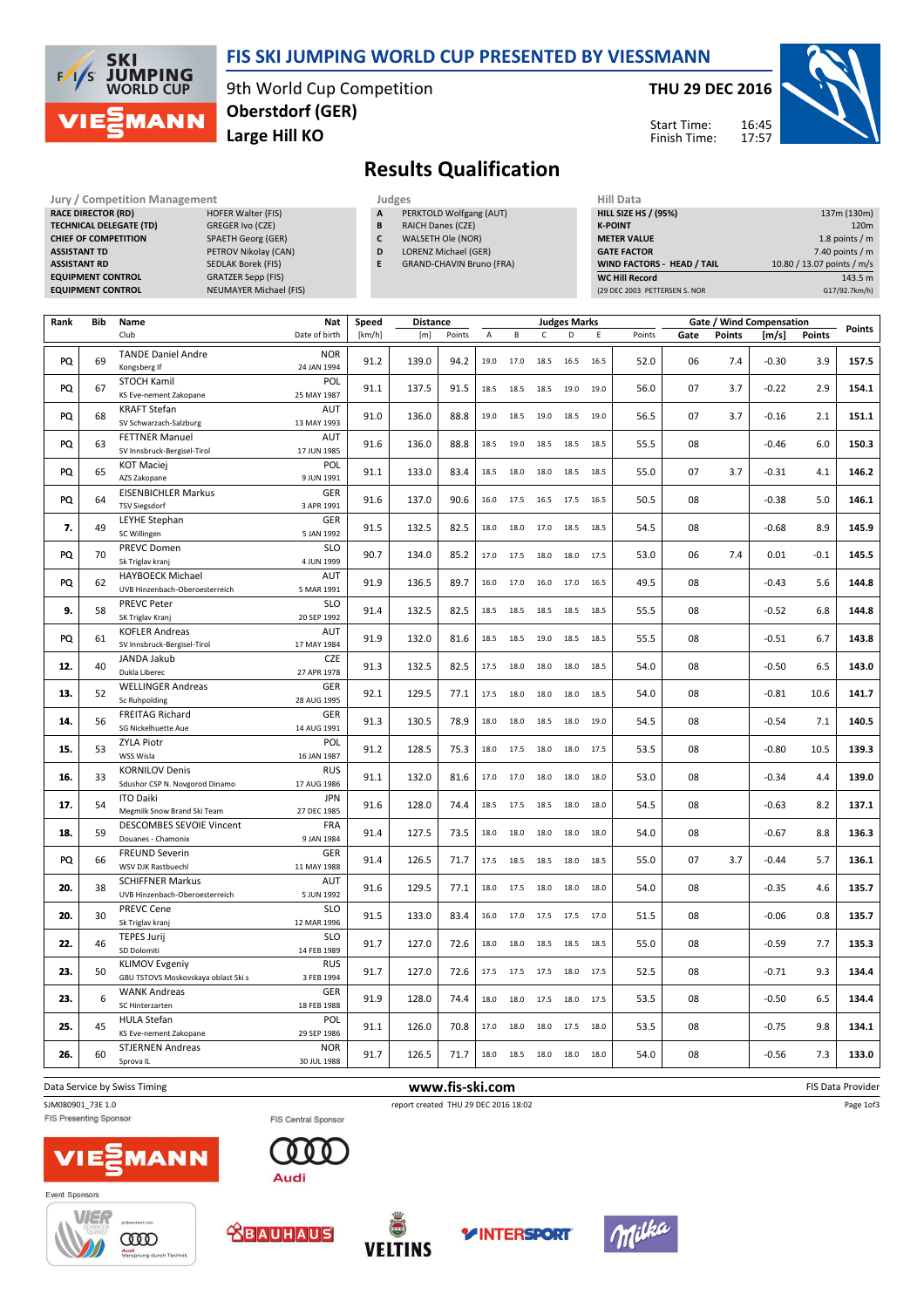## FIS SKI JUMPING WORLD CUP PRESENTED BY VIESSMANN



9th World Cup Competition Large Hill KO Oberstdorf (GER)

THU 29 DEC 2016

16:45 17:57 Start Time: Finish Time:



## Results Qualification

|     | Bib | Name                                                       | Nat                                     | Speed  | <b>Distance</b> |        |      |           |                          | <b>Judges Marks</b> |      |        | Gate / Wind Compensation |               |         |        |        |
|-----|-----|------------------------------------------------------------|-----------------------------------------|--------|-----------------|--------|------|-----------|--------------------------|---------------------|------|--------|--------------------------|---------------|---------|--------|--------|
|     |     | Club                                                       | Date of birth                           | [km/h] | [m]             | Points | Α    | В         | C                        | D                   | E    | Points | Gate                     | <b>Points</b> | [m/s]   | Points | Points |
| 27. | 39  | <b>KOUDELKA Roman</b><br>LSK Lomnice nad Popelkou          | <b>CZE</b><br>9 JUL 1989                | 91.2   | 128.0           | 74.4   | 18.0 | 18.0      | 18.5                     | 17.5                | 18.5 | 54.5   | 08                       |               | $-0.25$ | 3.3    | 132.2  |
| 28. | 55  | <b>KUBACKI Dawid</b><br>TS Wisla Zakopane                  | POL<br>12 MAR 1990                      | 91.8   | 125.5           | 69.9   | 17.5 | 18.0      | 17.5                     | 17.5                | 18.0 | 53.0   | 08                       |               | $-0.58$ | 7.6    | 130.5  |
| 29. | 42  | <b>AMMANN Simon</b><br><b>SSC Toggenburg</b>               | SUI<br>25 JUN 1981                      | 91.4   | 128.5           | 75.3   | 16.5 | 16.5      | 16.0                     | 16.0                | 16.5 | 49.0   | 08                       |               | -0.41   | 5.4    | 129.7  |
| 30. | 31  | <b>MURANKA Klemens</b><br>TS Wisla Zakopane                | POL<br>31 AUG 1994                      | 91.0   | 127.0           | 72.6   | 17.5 | 17.0      | 18.0                     | 18.0                | 18.0 | 53.5   | 08                       |               | $-0.19$ | 2.5    | 128.6  |
| 30. | 22  | <b>ALTENBURGER Florian</b><br>SC Seekirchen-Salzburg       | <b>AUT</b><br>2 NOV 1993                | 91.4   | 125.5           | 69.9   | 17.5 | 17.5      | 18.0                     | 17.5                | 18.0 | 53.0   | 08                       |               | -0.44   | 5.7    | 128.6  |
| 32. | 57  | <b>GEIGER Karl</b><br>SC 1906 Oberstdorf                   | GER<br>11 FEB 1993                      | 91.5   | 124.0           | 67.2   | 17.0 | 18.0      | 17.5                     | 17.5                | 18.0 | 53.0   | 08                       |               | $-0.54$ | 7.1    | 127.3  |
| 33. | 13  | DAMJAN Jernej<br>SSK Sam Ihan                              | <b>SLO</b><br>28 MAY 1983               | 90.9   | 123.5           | 66.3   | 17.0 | 16.5      | 18.0                     | 17.5                | 17.5 | 52.0   | 08                       |               | $-0.60$ | 7.8    | 126.1  |
| 34. | 15  | <b>VASSILIEV Dimitry</b><br>Ufa Dinamo                     | <b>RUS</b><br>26 DEC 1979               | 91.7   | 124.5           | 68.1   | 17.0 | 16.0      | 17.0                     | 17.0                | 17.5 | 51.0   | 08                       |               | $-0.45$ | 5.9    | 125.0  |
| 34. | 12  | <b>GRANERUD Halvor Egner</b><br>Asker Skiklubb             | <b>NOR</b><br>29 MAY 1996               | 91.2   | 124.0           | 67.2   | 16.5 | 17.0      | 17.5                     | 17.5                | 17.0 | 51.5   | 08                       |               | $-0.48$ | 6.3    | 125.0  |
| 34. | 8   | ZIOBRO Jan<br>WKS Zakopane                                 | POL<br>24 JUN 1991                      | 91.0   | 123.5           | 66.3   | 16.5 | 17.5      | 17.5                     | 17.0                | 17.5 | 52.0   | 08                       |               | $-0.51$ | 6.7    | 125.0  |
| 37. | 44  | KASAI Noriaki<br>Tsuchiya Home Ski Team                    | <b>JPN</b><br>6 JUN 1972                | 90.8   | 121.5           | 62.7   | 17.0 | 17.5      | 17.5                     | 17.0                | 17.5 | 52.0   | 08                       |               | $-0.70$ | 9.1    | 123.8  |
| 38. | 51  | STURSA Vojtech<br>Dukla Liberec                            | CZE<br>3 AUG 1995                       | 91.0   | 120.5           | 60.9   | 17.0 | 17.0      | 17.0                     | 16.5                | 17.0 | 51.0   | 08                       |               | $-0.90$ | 11.8   | 123.7  |
| 39. | 5   | <b>PASCHKE Pius</b><br>WSV Kiefersfelden                   | <b>GER</b><br>20 MAY 1990               | 91.0   | 122.5           | 64.5   | 17.5 | 17.5      | 17.5                     | 17.0                | 17.5 | 52.5   | 08                       |               | $-0.46$ | 6.0    | 123.0  |
| 40. | 43  | <b>BOYD-CLOWES Mackenzie</b><br>Altius Nordic Ski Club     | CAN<br>13 JUL 1991                      | 91.9   | 123.5           | 66.3   | 16.5 | 17.0      | 17.0                     | 17.5                | 17.0 | 51.0   | 08                       |               | $-0.38$ | 5.0    | 122.3  |
| 41. | 37  | <b>HILDE Tom</b><br>Asker Skiklubb                         | <b>NOR</b><br>22 SEP 1987               | 91.5   | 123.0           | 65.4   | 17.0 | 17.0      | 17.5                     | 17.5                | 18.5 | 52.0   | 08                       |               | $-0.35$ | 4.6    | 122.0  |
| 42. | 41  | <b>JOHANSSON Robert</b><br>Soere Aal IL                    | <b>NOR</b><br>23 MAR 1990               | 91.7   | 123.0           | 65.4   | 17.5 | 17.0      | 17.5                     | 17.5                | 18.0 | 52.5   | 08                       |               | $-0.29$ | 3.8    | 121.7  |
| 43. | 47  | <b>TAKEUCHI Taku</b><br>Kitano Construction Corp. Ski Club | <b>JPN</b><br>20 MAY 1987               | 91.4   | 120.0           | 60.0   | 17.0 | 17.5      | 17.5                     | 17.0                | 17.5 | 52.0   | 08                       |               | $-0.61$ | 8.0    | 120.0  |
| 44. | 26  | <b>KOBAYASHI Ryoyu</b><br>Tsuchiya Home Ski Team           | <b>JPN</b><br>8 NOV 1996                | 91.0   | 121.5           | 62.7   | 17.0 |           | 17.0 17.0                | 17.0                | 17.0 | 51.0   | 08                       |               | $-0.40$ | 5.2    | 118.9  |
| 45. | 1   | <b>SCHMID Constantin</b><br>Wsv Oberaudorf                 | <b>GER</b><br>27 NOV 1999               | 91.3   | 120.5           | 60.9   | 17.0 |           | 17.0 17.0                | 17.0                | 17.0 | 51.0   | 08                       |               | $-0.52$ | 6.8    | 118.7  |
| 46. | 32  | MAEAETTAE Jarkko<br>Kainuun Hiihtoseura                    | <b>FIN</b><br>28 DEC 1994               | 90.9   | 122.0           | 63.6   | 16.5 |           | 17.0 17.0 17.0 17.5      |                     |      | 51.0   | 08                       |               | $-0.24$ | 3.1    | 117.7  |
| 47. | 10  | <b>TOLLINGER Elias</b><br>SV Innsbruck-Bergisel-Tirol      | AUT<br>25 MAR 1995                      | 91.9   | 119.0           | 58.2   | 17.0 | 17.0 17.5 |                          | 17.0                | 17.5 | 51.5   | 08                       |               | $-0.53$ | 6.9    | 116.6  |
| 48. | 17  | ZOGRAFSKI Vladimir<br><b>NSA</b><br><b>FANNEMEL Anders</b> | BUL<br>14 JUL 1993                      | 90.9   | 120.0           | 60.0   | 17.0 |           | 16.5 17.0 17.0 17.5      |                     |      | 51.0   | 08                       |               | $-0.42$ | 5.5    | 116.5  |
| 49. | 48  | Hornindal II<br><b>LAMY CHAPPUIS Ronan</b>                 | <b>NOR</b><br>13 MAY 1991<br><b>FRA</b> | 91.2   | 117.5           | 55.5   | 16.5 | 16.5      | 17.0                     | 16.5                | 17.0 | 50.0   | 08                       |               | $-0.80$ | 10.5   | 116.0  |
| 50. | 19  | Bois D'amont                                               | 10 SEP 1993                             | 91.6   | 118.5           | 57.3   |      |           | 17.0 16.5 16.5 17.0      |                     | 17.0 | 50.5   | 08                       |               | $-0.60$ | 7.8    | 115.6  |
|     |     | Not qualified for 1st Round                                |                                         |        |                 |        |      |           |                          |                     |      |        |                          |               |         |        |        |
| 51. | 27  | <b>JUSTIN Rok</b><br>SSD Stol Zirovnica                    | <b>SLO</b><br>6 APR 1993                | 91.0   | 119.5           | 59.1   | 17.0 |           | 17.0 17.0 17.0 17.5      |                     |      | 51.0   | 08                       |               | $-0.40$ | 5.2    | 115.3  |
| 52. | 28  | <b>KARLEN Gabriel</b><br>Gstaad                            | SUI<br>10 MAR 1994                      | 90.9   | 121.0           | 61.8   | 16.5 |           | 16.5 17.0 16.5 17.0      |                     |      | 50.0   | 08                       |               | $-0.26$ | 3.4    | 115.2  |
| 53. | 29  | <b>VANCURA Tomas</b><br>TJ Dukla Liberec                   | <b>CZE</b><br>10 SEP 1996               | 91.0   | 119.5           | 59.1   | 16.5 | 16.5      | 17.0                     | 16.5                | 16.5 | 49.5   | 08                       |               | $-0.31$ | 4.1    | 112.7  |
| 54. | 36  | <b>HLAVA Lukas</b><br>Dukla Liberec                        | <b>CZE</b><br>10 SEP 1984               | 90.7   | 119.0           | 58.2   | 17.0 |           | 17.0  16.5  17.0  17.0   |                     |      | 51.0   | 08                       |               | $-0.23$ | 3.0    | 112.2  |
| 55. | 18  | RHOADS William<br><b>UOP Sports Clubs</b>                  | <b>USA</b><br>8 JUN 1995                | 90.8   | 116.5           | 53.7   |      |           | 16.5 16.5 17.0 17.0 17.0 |                     |      | 50.5   | 08                       |               | $-0.51$ | 6.7    | 110.9  |
|     |     |                                                            |                                         |        |                 |        |      |           |                          |                     |      |        |                          |               |         |        |        |